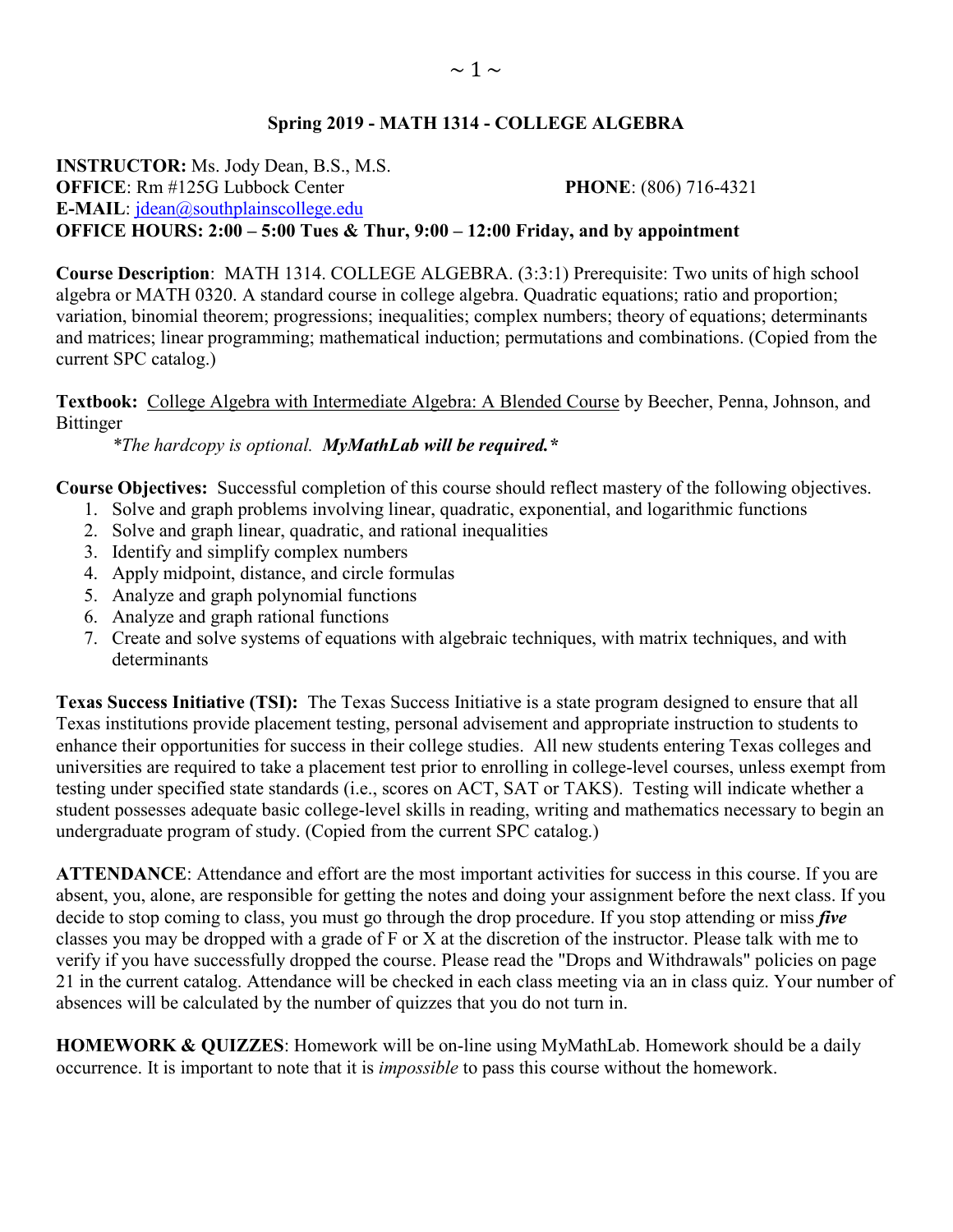**MyMathLab:** In order to do your quizzes you must have access the internet. Follow the instructions in the MML handout to register and get started.

**You may work an assignment as many times as you would like. The best grade is the one I will record. Also, the more time you spend going over the homework, the greater the likelihood your grade will improve in the course.**

*Important Note*: The homework problems assigned online via MyMathLab are required and are the only homework grades given in this class. If you do not have a personal computer or your computer is in serious need of an upgrade, there are many computer labs on the Lubbock Center campus, the Reese Center campus, and the Levelland campus which have very liberal hours

**GRADING:** Your grade will be calculated as follows. A test average (TA) will be found by averaging all the exam grades with the final exam counting twice. Then, the test average will be averaged with your online quiz grade to give your overall average. That is:

 $(Exam 1 + Exam 2 + Exam 3 + 2*Final Exam)/5 = TA$ 

 $(TA + MML)/2 =$  Overall Average.

There are **NO MAKE-UP** exams, quizzes or classroom exercises. Final grades will be assigned on the following scale: **A** 90%-100%; **B** 80%-89%; **C** 70%-79%; **D** 60%-69%; **F** below 60%

A grade of C (70) or better is required to advance to the next course. Although your grade in this course will not be used in calculating your GPA, your grade is used to determine academic status for financial aid. *This course and its grade will be recorded on your official transcript.*

**EXAMINATIONS**: There will be **4** major exams. Correct the exams as they are returned in partial preparation for the final exam. Exams **MAY NOT** be made up. If you are absent on the day an exam is given, you will receive a grade of zero for that exam. If you contact me BEFORE the exam, at the discretion of the instructor, the final exam grade **may** be used to replace one zero for a missed exam. This is ONLY if you have contacted me before the exam. Subsequent zeros will stand*. There is no such thing as missing the final exam.*

**SUPPLIES**: You will need a graphing calculator, pencils, paper for note taking. The graphing calculator should be the equivalent of a TI-84 or lower. In other words, you will NOT be allowed to use a TI-89 or higher on an exam. You may NOT use a TI-Nspire on an exam. I suggest some type of notebook to keep all class notes, homework, and exams together to make exam prep much easier.

**EXAM ETIQUETTE:** During exams there will be no talking. All electronic devices must be silenced and put away, with the exception of calculators. No cell phones may be used during exams. Once the first person turns in an exam, no one else may start. If you come in after that point, you will not be allowed to take the exam and you will receive a zero for that exam. Therefore it is extremely important that you be on time. No one may leave the room and come back during an exam.

**ACADEMIC HONESTY:** While working on homework and quizzes, students are allowed and even encouraged to work together. In this situation, two or more heads are almost always better than one. However, exams are different matter entirely. Each student is expected to work alone and with only the tools allowed for the exam. Any student caught cheating on an exam will receive a zero on that exam. A second offence will result in the student receiving an F for the course and being dropped from the course. Any student caught cheating on the final exam will receive an F for the course. There will be no exceptions to this rule.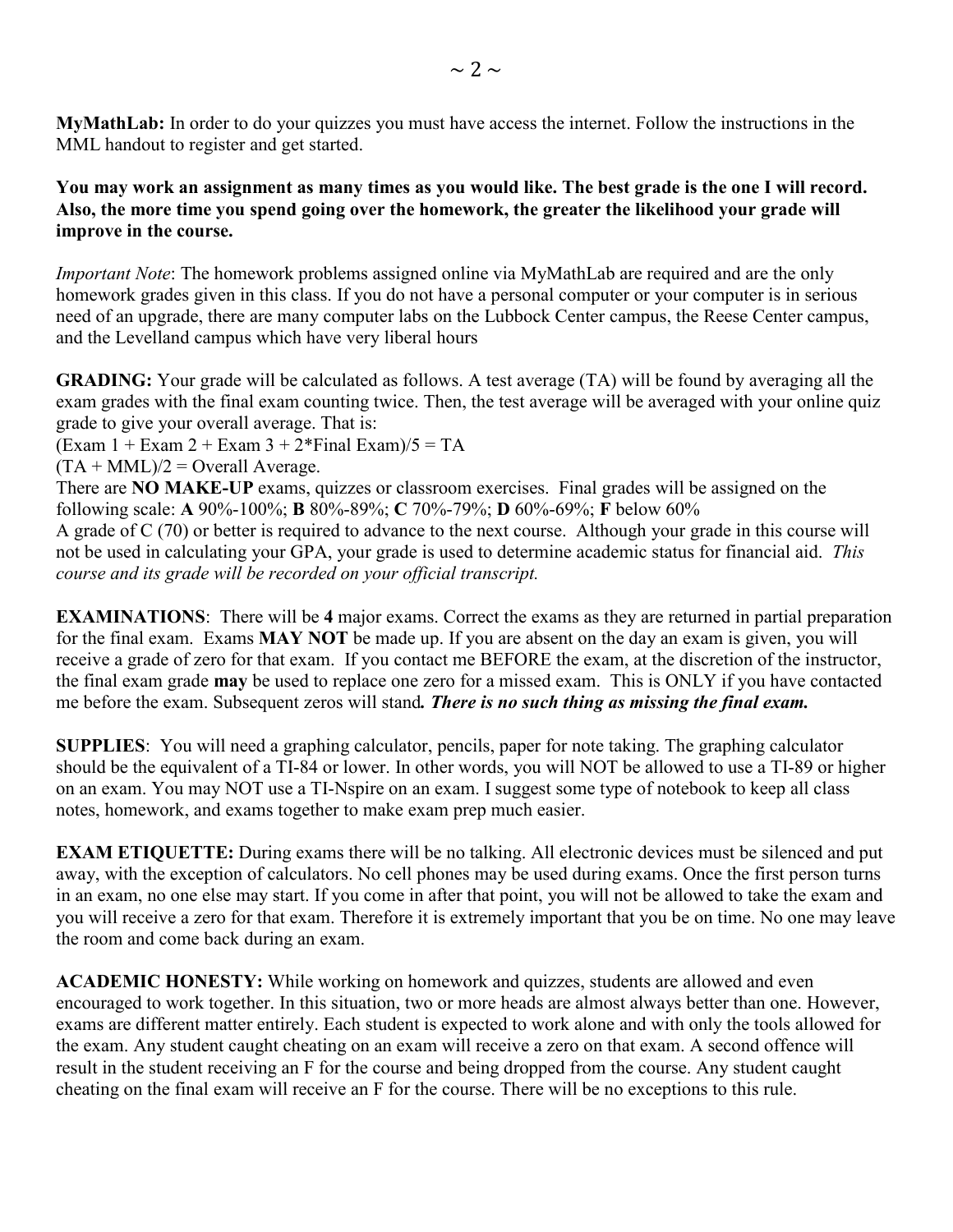**CLASSROOM BEHAVIOR:** Be aware that class is over when I dismiss it, and not before. Any student who repeatedly disrupts my class will be asked to leave. Some of the things that I consider "disruptions" include, but are not limited to, packing your things before the end of class, ringing cell phones, talking while I am talking, making a late "entrance", and so on. Texting while in class is also a disruption. **No tobacco products of any kind may be used at any time during class.** Chronic offenders will be banned from the classroom. It is phenomenally difficult to pass my class if you cannot attend on test days.

*Do NOT use texting abbreviations in any correspondence with me.*

#### **4.1.1.1. Diversity Statement**

In this class, the teacher will establish and support an environment that values and nurtures individual and group differences and encourages engagement and interaction. Understanding and respecting multiple experiences and perspectives will serve to challenge and stimulate all of us to learn about others, about the larger world and about ourselves. By promoting diversity and intellectual exchange, we will not only mirror society as it is, but also model society as it should and can be.

#### **4.1.1.2. Disabilities Statement**

Students with disabilities, including but not limited to physical, psychiatric, or learning disabilities, who wish to request accommodations in this class should notify the Disability Services Office early in the semester so that the appropriate arrangements may be made. In accordance with federal law, a student requesting accommodations must provide acceptable documentation of his/her disability to the Disability Services Office. For more information, call or visit the Disability Services Office at Levelland (Student Health & Wellness Office) 806-716-2577, Reese Center (Building 8) 806-716-4675, or Plainview Center (Main Office) 806-716- 4302 or 806-296-9611.

#### **4.1.1.3. Non-Discrimination Statement**

South Plains College does not discriminate on the basis of race, color, national origin, sex, disability or age in its programs and activities. The following person has been designated to handle inquiries regarding the nondiscrimination policies: Vice President for Student Affairs, South Plains College, 1401 College Avenue, Box 5, Levelland, TX 79336. Phone number 806-716-2360.

#### **4.1.1.4 Title IX Pregnancy Accommodations Statement**

If you are pregnant, or have given birth within six months, Under Title IX you have a right to reasonable accommodations to help continue your education. To activate accommodations you must submit a Title IX pregnancy accommodations request, along with specific medical documentation, to the Director of Health and Wellness. Once approved, notification will be sent to the student and instructors. It is the student's responsibility to work with the instructor to arrange accommodations. Contact Crystal Gilster, Director of Health and Wellness at 806-716-2362 or email [cgilster@southplainscollege.edu](mailto:cgilster@southplainscollege.edu?subject=Title%20IX%20Pregnancy%20Accomodation) for assistance.

## **4.1.1.5 OPTIONAL STATEMENT - Campus Concealed Carry Statement**

Texas Senate Bill - 11 (Government Code 411.2031, et al.) authorizes the carrying of a concealed handgun in South Plains College buildings only by persons who have been issued and are in possession of a Texas License to Carry a Handgun. Qualified law enforcement officers or those who are otherwise authorized to carry a concealed handgun in the State of Texas are also permitted to do so. Pursuant to Penal Code (PC) 46.035 and South Plains College policy, license holders may not carry a concealed handgun in restricted locations. For a list of locations and Frequently Asked Questions, please refer to the Campus Carry page at: [https://www.southplainscollege.edu/campuscarry.php](http://www.southplainscollege.edu/campuscarry.php)

Pursuant to PC 46.035, the open carrying of handguns is prohibited on all South Plains College campuses. Report violations to the College Police Department at 806-716-2396 or 9-1-1.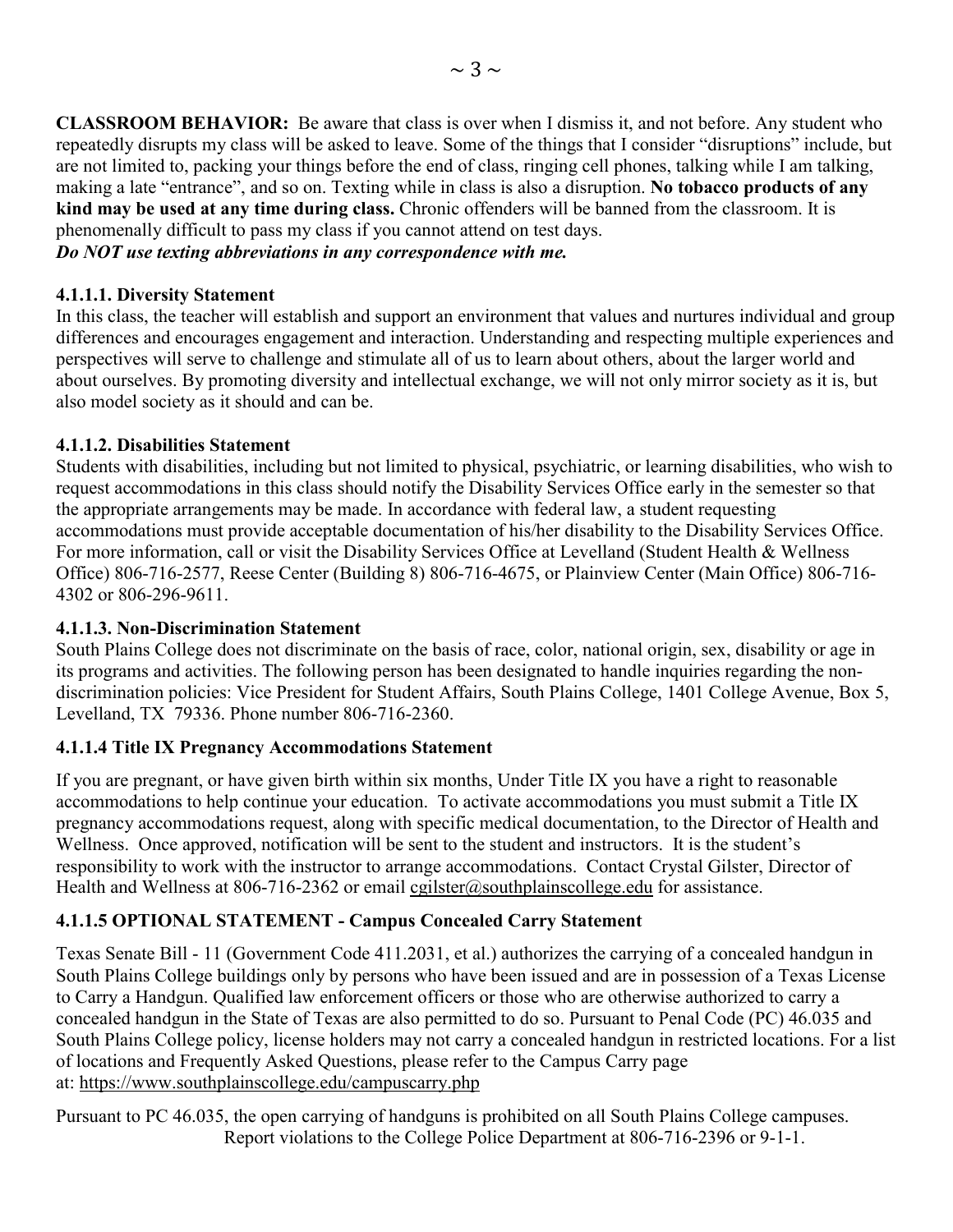# **Spring 2018 - College Algebra Tentative Schedule**

| Week | <b>Lesson</b>                                 |
|------|-----------------------------------------------|
|      | <b>WELCOME!</b>                               |
|      |                                               |
|      | 1.1 Solving Equations                         |
|      |                                               |
| 2    | 1.4 Inequalities $&$                          |
|      | 1.5 Compound Inequalities                     |
|      |                                               |
|      | 1.6 Absolute Value Equations and Inequalities |
|      |                                               |
| 3    | 4.3-4.8 Factoring                             |
|      |                                               |
|      | 5.5 Solving Rational Equations &              |
|      | 6.6 Solving Radical Equations                 |
|      |                                               |
|      | 7.3 The Complex Numbers &                     |
| 4    | 7.4 Quadratic Equations, Functions, and Zeros |
|      |                                               |
|      | Exam 1                                        |
|      |                                               |
| 5    | 2.2 Functions and Graphs &                    |
|      | 2.3 Finding Domain and Range                  |
|      |                                               |
|      | 2.5 Linear Functions: Graphs and Slope &      |
|      | 2.6 More on Graphing Linear Equations &       |
|      | 2.7 Finding Equations of Lines                |
|      |                                               |
| 6    | 7.5 Analyzing Graphs of Quadratic Functions   |
|      |                                               |
|      | 8.1 Polynomial Functions $\&$                 |
|      | 8.2 Graphing Polynomial Functions             |
|      |                                               |
| 7    | 8.3 Polynomial Division &                     |
|      | 8.4 Zeros of Polynomial Functions             |
|      |                                               |
|      | 8.5 Rational Functions                        |
|      |                                               |
| 8    | 8.6 Polynomial Inequalities                   |
|      |                                               |
|      | Exam 2                                        |
|      |                                               |
|      | <b>Spring Break</b>                           |
|      |                                               |
| 9    | 9.1 The Composition of Functions $\&$         |